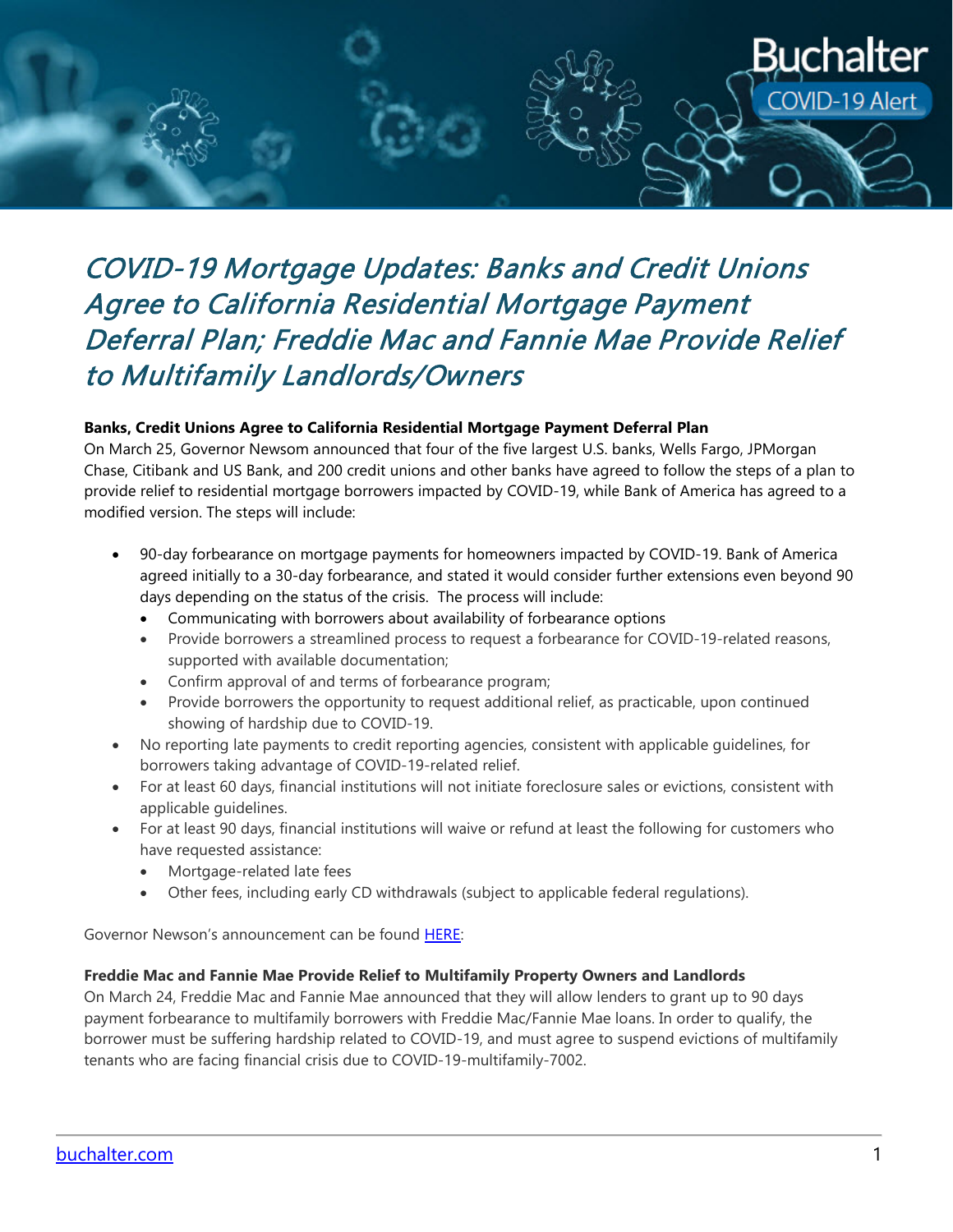

Freddie Mac's and Fannie Mae's press releases can be found [HERE](http://www.freddiemac.com/about/covid-19.html) and [HERE:](https://fanniemae,com/portal/media/corporate-news/2020/renters-covid-19-multifamliy.html)

If we can be of assistance and to discuss various options and specific situations, please feel free to contact any of the Buchalter Mortgage Banking Industry Group Attorneys below.



**Michael C. Flynn** Mortgage Banking Practice Co-Chair (213) 891-5262 or [mflynn@buchalter.com](mailto:mflynn@buchalter.com)



**Robert S. Addison Jr.** Shareholder (213) 891-5096 or [raddison@buchalter.com](mailto:raddison@buchalter.com)



**Jason E. Goldstein** Shareholder (949) 224-6235 or [jgoldstein@buchalter.com](mailto:jgoldstein@buchalter.com)



**John L. Hosack** Shareholder (213) 891-5080 or [jhosack@buchalter.com](mailto:jhosack@buchalter.com)

**Joanne N. Davies**

idavies@buchalter.com

Shareholder

(949) 224-6221 or



**Oren Bitan** Shareholder (213) 891-5012 or [raddison@buchalter.com](mailto:raddison@buchalter.com)



**Joseph M. Welch** Shareholder (949) 224-6257 or [jwelch@buchalter.com](mailto:jwelch@buchalter.com)



**Randall L. Manvitz** Senior Counsel (415) 227-3644 or [rmanvitz@buchalter.com](mailto:rmanvitz@buchalter.com)



**Gordon Stuart** Attorney (213) 891-5149 or [gstuart@buchalter.com](mailto:gstuart@buchalter.com)







**Aaron Elster** Shareholder

(213) 891-5226 or





[aelster@buchalter.com](mailto:aelster@buchalter.com) **Nancy K. Swift** Senior Counsel (480) 383-1804 or

[nswift@buchalter.com](mailto:nswift@buchalter.com)